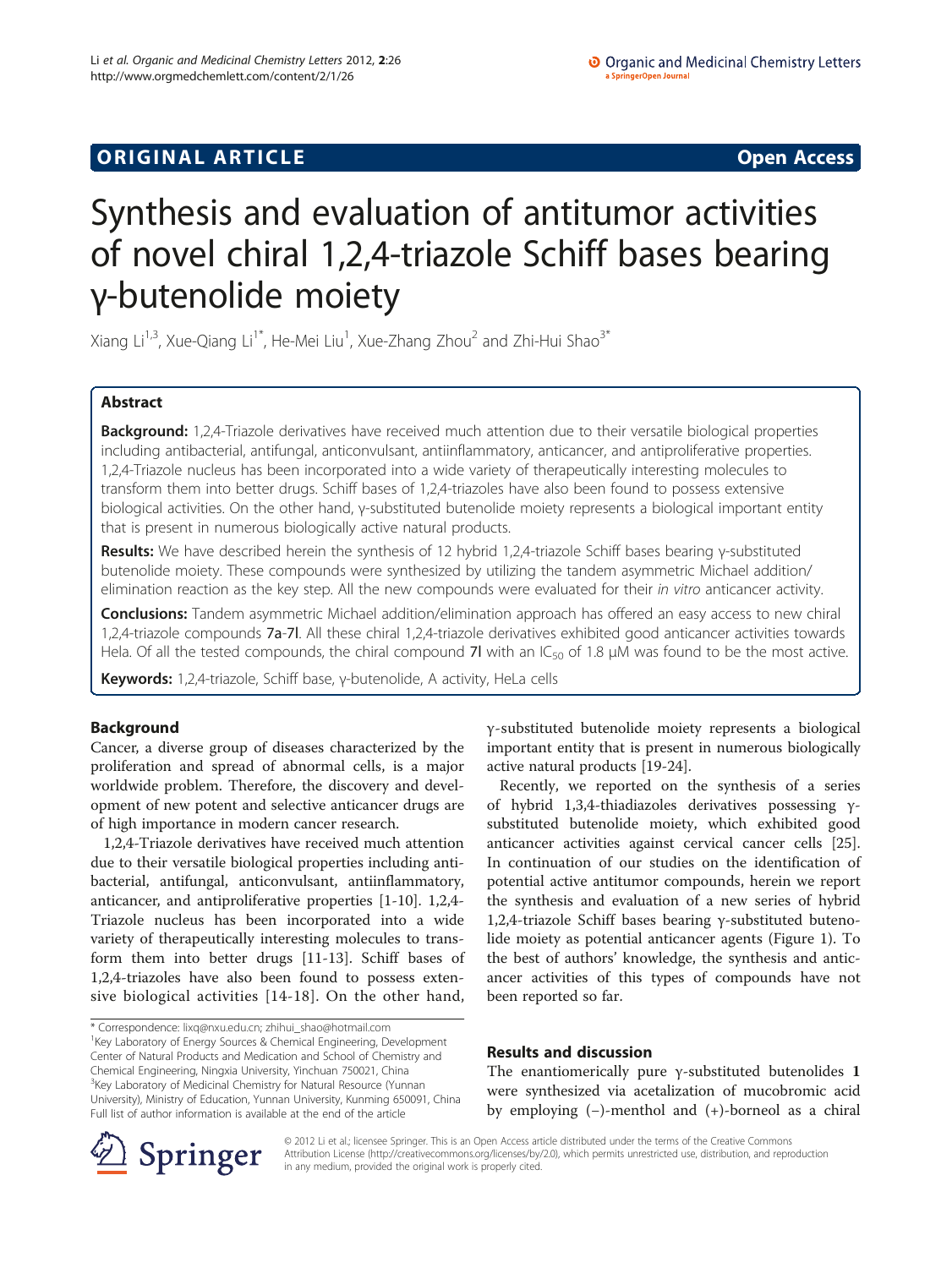<span id="page-1-0"></span>

auxiliary, respectively, and followed by resolution of the resulting diastereomers [\[25-27](#page-4-0)].

The 1,2,4-triazole Schiff bases 6 were synthesized by condensation 4-amino-5-substituted-4H-1,2,4-triazol-3 thiols 5 with aromatic aldehydes in glacial acetic acid (Scheme 1) [[14](#page-4-0)]. The 4-amino-5-substituted-4H-1,2,4 triazol-3-thiols 5 were prepared according to the pre-vious procedure [[28,29\]](#page-4-0). When  $R^1$  is methyl, the compound 5a was prepared by heating a mixture of thiocarbohydrazide with acetic acid [\[28](#page-4-0)]. When  $R<sup>1</sup>$  are aryl, a different procedure was employed as aromatic carboxylic acids are generally solid, have high melting points, and are difficult to react with thiocarbohydrazide fully [\[29](#page-4-0)]. Thus, staring from aromatic carboxylic acid esters 2, the aroyl hydrazides 3 were obtained by reaction with hydrazine in EtOH. Treatment of the aroyl hydrazides  $3$  with  $CS_2$  under a basic condition (KOH/ EtOH) gave the corresponding potassium aroyl dithiocarbazates 4. Then, the resulting compounds 4 were cyclized with hydrazine to provide the compounds 5b–d in good yields.

The target compounds 7a–l were prepared via tandem Michael addition–elimination reaction of γ-substituted butenolides 1 with 5-substituted 1,2,4-triazole Schiff bases 6 under phase-transfer catalysis conditions (Scheme [2](#page-2-0)).

The structures of these new compounds 7a–l were characterized with IR,  ${}^{1}H$ ,  ${}^{13}C$  NMR, and LC-MS spectra. In addition, the molecular structure of 7a was unambiguously confirmed through X-ray crystallography (Figure [2\)](#page-3-0). $^{\rm a}$ 

All newly synthesized compounds 7a–l were initially evaluated for their *in vitro* anticancer activities against cervical cancer cell lines (HeLa) using the MTT assay, and the results were summarized in Table [1.](#page-3-0) All the compounds 7a–l displayed good inhibition activities on HeLa cell lines. Of all the studied compounds, the compound 7l exhibited the best inhibitory activity with an  $IC_{50}$  of 1.8  $\mu$ M.

Then, the growth inhibition rates of HeLa cell lines with compounds 7a–l at different concentrations (0.1– 20 μM) were evaluated (Table [2](#page-3-0)). After being treated with 20 μg/mL compound 7l for 24 h, the growth inhibition rate was the highest (90.0%).

# Experimental

All the chemicals were used as-received without further purification unless otherwise stated. IR spectra were

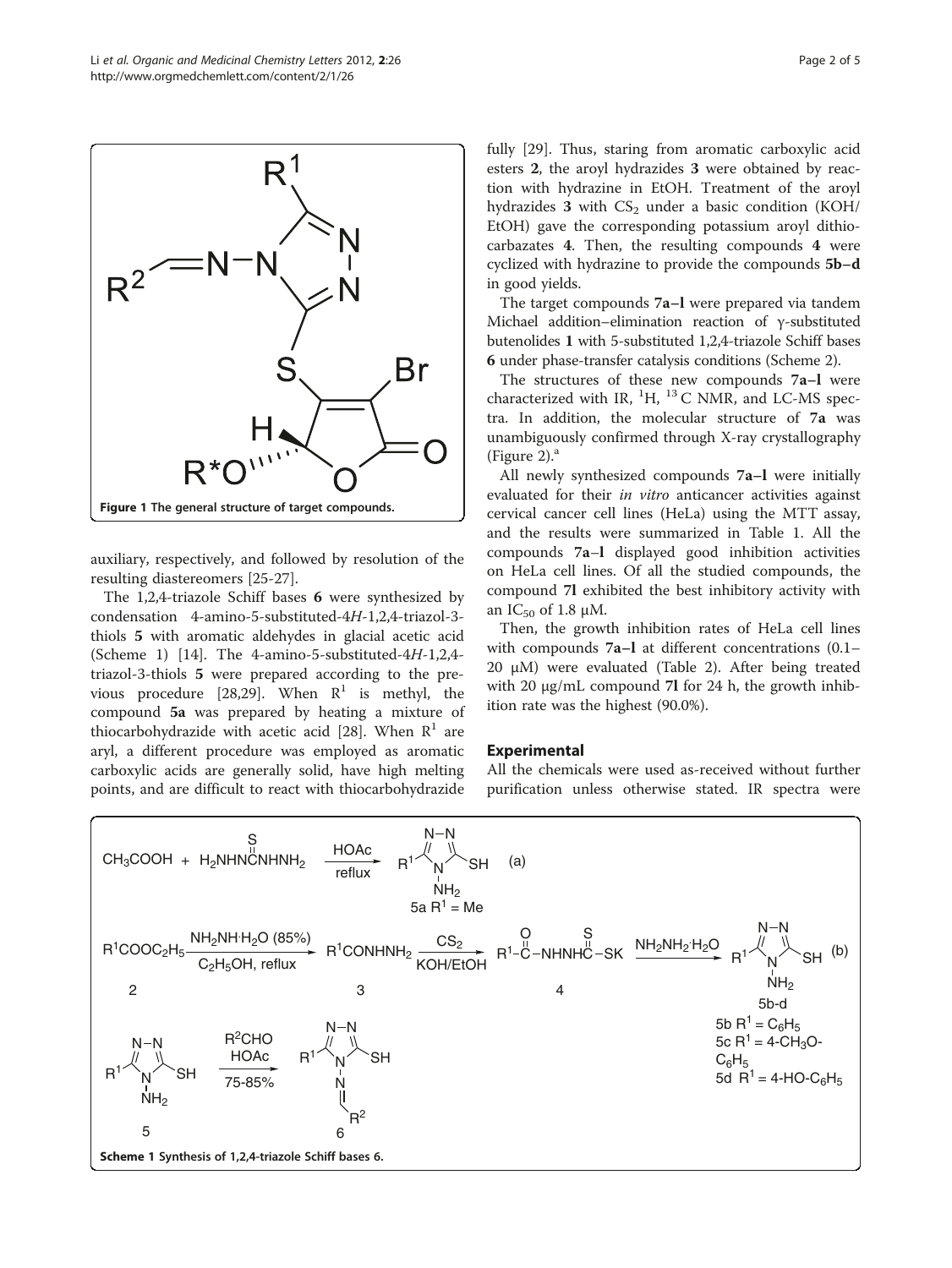<span id="page-2-0"></span>

| Br.<br>Н.<br>R*O <sup>***</sup>              | $N-N$<br>Br<br>$R^1$<br>$R^2$<br>6          | SН<br>18-crown-6<br>K <sub>2</sub> CO <sub>3</sub><br>$H2O/CH2Cl2$<br>75-80% | $+$ $R^2$ <sup>N-N</sup><br>Br<br>$\bigcap_{\mathbf{B}^n}$<br>Н.<br>$R^*O^*$ | R <sup>1</sup><br>$R^{2}$ <sup>-N-N</sup><br>-HBr<br>Br<br>$R^*O$<br>7 |
|----------------------------------------------|---------------------------------------------|------------------------------------------------------------------------------|------------------------------------------------------------------------------|------------------------------------------------------------------------|
|                                              | 7a<br>$R^* = 1$ -menthyl                    | 7b<br>$R^* = 1$ -menthyl                                                     | 7c<br>$R^* = 1$ -menthyl                                                     | 7d<br>$R^* = 1$ -menthyl                                               |
|                                              | $R^1 = C_6H_5$                              | $R^1 = 4 - CH_3O-C_6H_5$                                                     | $R^1 = C_6H_5$                                                               | $R^1 = 4 - CH_3O - C_6H_5$                                             |
|                                              | $R^2 = 4$ -CI-C <sub>6</sub> H <sub>5</sub> | $R^2 = 4$ -CI-C <sub>6</sub> H <sub>5</sub>                                  | $R^2 = 4 - O_2N - C_6H_5$                                                    | $R^2 = 4 - O_2N - C_6H_5$                                              |
|                                              | 7e<br>$R^* = 1$ -menthyl                    | 7f<br>$R^* = 1$ -menthyl                                                     | 7g<br>$R^* = 1$ -menthyl                                                     | 7h<br>$R^* = 1$ -menthyl                                               |
|                                              | $R^1 = C_6H_5$                              | $R^1 = 4 - CH_3O - C_6H_5$                                                   | $R^1$ = CH <sub>3</sub>                                                      | $R^1 = 4-HO-C6H5$                                                      |
|                                              | $R^2 = 2$ -furanl                           | $R^2 = 2$ -furanl                                                            | $R^2 = 4$ -CI-C <sub>6</sub> H <sub>5</sub>                                  | $R^2 = 4 - CH_3O - C_6H_5$                                             |
|                                              | 7i<br>$R^* = 1$ -menthyl                    | 7j<br>$R^* =$ bornyl                                                         | 7k<br>$R^*$ = bornyl                                                         | 7 <sup>1</sup><br>$R^*$ = bornyl                                       |
|                                              | $R^1 = C_6H_5$                              | $R^1 = C_6H_5$                                                               | $R^1 = 4-HO-C_6H_5$                                                          | $R^1$ = CH <sub>3</sub>                                                |
|                                              | $R^2 = 4-HO-C_6H_5$                         | $R^2 = 4$ -Cl-C <sub>6</sub> H <sub>5</sub>                                  | $R^2 = 4 - CH_3O - C_6H_5$                                                   | $R^2 = 2-HO - C_6H_5$                                                  |
| Scheme 2 Synthesis of target compounds 7a-l. |                                             |                                                                              |                                                                              |                                                                        |

recorded on a FTIR-8400S spectrometer as KBr disks.  $1$ H NMR and  $13$  C NMR spectra were obtained with a Bruker Avance III 400 MHz spectrometer in chloroformd (CDCl3) and tetramethylsilane was used as an internal standard. Diffraction measurement was made on a Bruker AXS SMART 1000 CCD diffractometer with graphitemonochromatized Mo Kα radiation  $(\lambda = 0.71073 \text{ Å})$ . All the melting points were determined on a WRS-1B digital melting point apparatus and are uncorrected. Thin-layer chromatography (TLC) was carried out on silica GF254 plates (Qingdao Haiyang Chemical Co., Ltd., China).

## General procedure for the synthesis of compounds 7

To an aqueous solution of dichloromethane was sequentially added the compounds 1 (1.0 mmol), potassium carbonate (1.0 mmol), 18-crown-6 (0.1 mmol), and the compounds 6 (1.1 mmol). The resulting mixture was stirred at room temperature, and the reaction was monitored by TLC. On completion of the reaction (10–20 h), the mixture was exacted and the organic layer was washed with saturated brine. Then the organic layer was dried over anhydrous  $MgSO<sub>4</sub>$ , filtered, and concentrated in vacuo The purification of the residue by silica gel column chromatography or crystallizations yielded the desired compounds 7a-l in 65-89% yields (For the characterization of compound 7a-7l, please see the Additional file [1:](#page-3-0) Supporting Information). Compound 7 l: white solid, 76% yield,  $[\alpha]_{D}^{20} = -37.2$  (c = 0.5 M,

CHCl3). mp 131–132°C. IR (KBr) 3210, 1780, 1603, 1523, 1440, 1421, 1319, 1212, 1134, 993 cm<sup>-1</sup>. <sup>1</sup>H NMR (400 MHz, CDCl3) 10.04 (s, 1H), 8.73 (s, 1H), 7.59- 7.04 (m, 2H), 7.14-7.06 (m, 2H), 6.20 (s, 1H), 3.81 (m, 1H), 2.59 (s, 3H), 2.25-2.22 (m, 1H), 1.69-1.09 (m, 6H), 0.78- 0.74 (m, 6H), 0.53 (s, 3H). <sup>13</sup> C NMR (100 MHz, CDCl<sub>3</sub>) 170.4, 164.0, 160.3, 152.9, 151.0, 138.2, 136.3, 133.7, 120.6, 118.1, 115.4, 112.8, 103.1, 88.8, 49.3, 47.6, 44.7, 36.7, 27.9, 26.5, 19.5, 18.7, 13.3, 11.2. HRMS calcd. for  $C_{24}H_{27}Br$ N<sub>4</sub>O<sub>4</sub>S [M]<sup>+</sup>: 546.0936, found 546.0933.

## Pharmacology

Cells  $(1 \times 10^4$  in 100 µL) were seeded on 96-well plates in triplicate. Following a 24-h culture at 37°C, the medium was replaced with fresh medium at various concentrations  $(1.25, 2.5, 5, 10, 20 \mu g/mL)$  of compounds 7a–l in a final volume of 110 μL. At the same time, set drug-free medium negative control well, and solvent control well of the same volume of dimethyl sulfoxide (DMSO). Cells were incubated at 37°C for 24 h. Then, 20 μL of 3-(4,5-dimethylthiazol-2-yl)-2,5-diphenyltetrazolium bromide (MTT) (2 mg/mL in a phosphate buffer solution) was added to each well, incubated for an additional 4 h, the plates were centrifuged at 1000 r/min for 10 min, then the medium was removed. MTT formazan precipitates were dissolved in 100 μL of DMSO, shaken mechanically for 10 min and then read immediately at 492 nm in a plate reader (Opsys MR,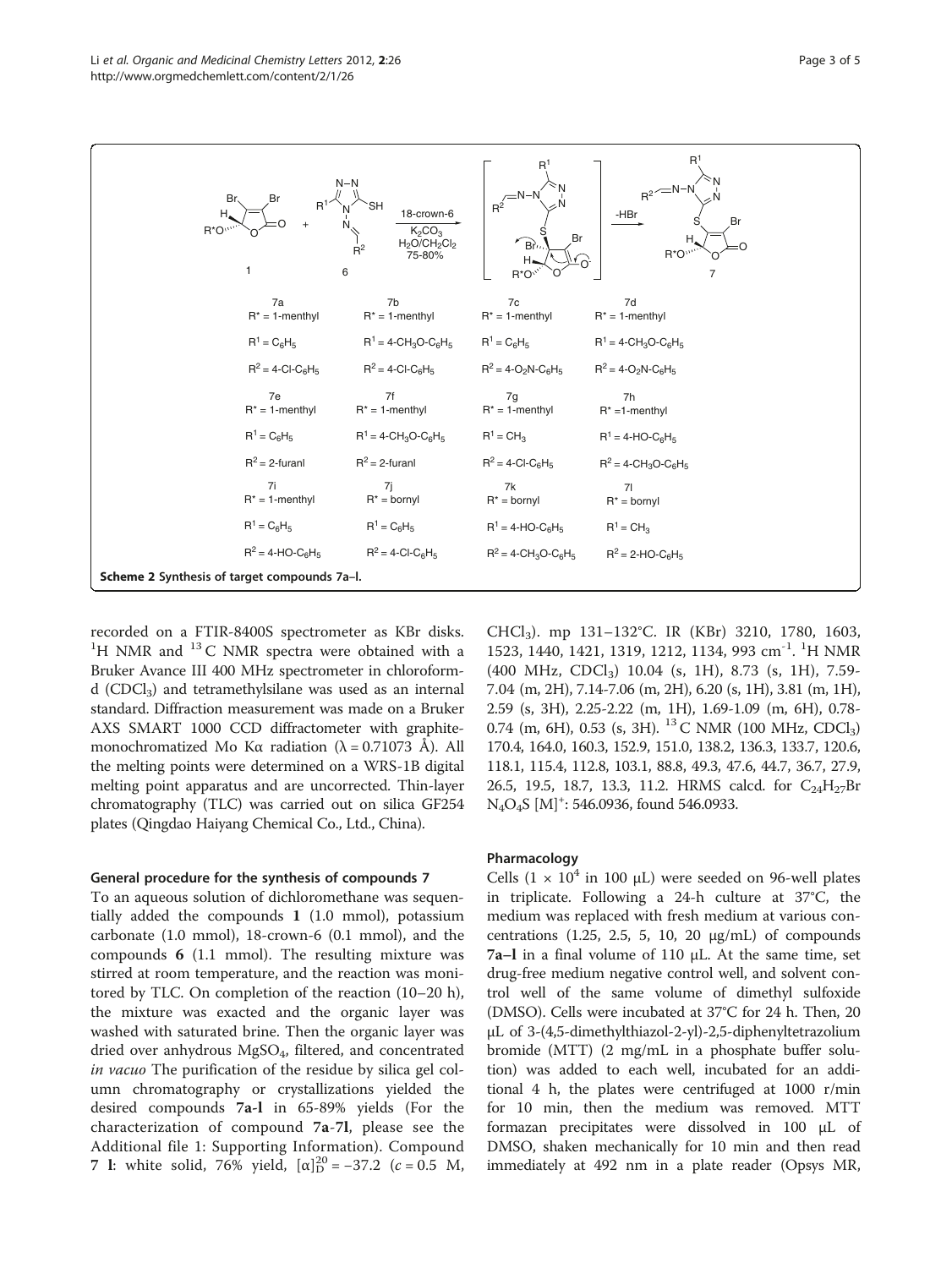<span id="page-3-0"></span>

Denex Technology, USA).

Cell inhibition rate  $=$  [A<sub>492</sub>(negative control well)  $-$  A<sub>492</sub>(dosing well)]/  $A_{492}$ (negative control well) 100%.

# Conclusions

In summary, a new type of chiral 1,2,4-triazole Schiff bases bearing γ-substituted butenolide moiety have been synthesized and their in vitro anticancer activities against have been evaluated. These chiral 1,2,4-triazole

|  | Table 1 In vitro anticancer activities against HeLa cell |  |  |
|--|----------------------------------------------------------|--|--|
|  | lines with compounds $7a-1$ ( $n = 3$ )                  |  |  |

| Compound | $IC_{50}$ ( $µM$ ) | Compound        | $IC_{50}$ ( $µM$ ) |
|----------|--------------------|-----------------|--------------------|
| 7a       | 19.7               | 7h              | 7.1                |
| 7b       | 4.4                | 7i              | 3.7                |
| 7с       | 11.6               | 7j              | 4.5                |
| 7d       | 11.2               | 7k              | 6.2                |
| 7e       | 6.8                | 71              | 1.8                |
| 7f       | 5.1                | DDP (Cisplatin) | 2.6                |
| 7g       | 8.2                |                 |                    |

The IC<sub>50</sub> values represent the compound concentration ( $\mu$ M) required to inhibit tumor cell proliferation by 50%.

|  | Table 2 Growth inhibition rates of HeLa cell lines with |  |  |  |
|--|---------------------------------------------------------|--|--|--|
|  | compounds 7a-I at different concentrations              |  |  |  |

| Compounds | Inhibition rates (%) |             |      |       |       |  |
|-----------|----------------------|-------------|------|-------|-------|--|
|           | $1.25 \mu M$         | $2.5 \mu M$ | 5 µM | 10 µM | 20 µM |  |
| 7a        | 1.2                  | 8.7         | 16.1 | 30.2  | 41.9  |  |
| 7b        | 26.2                 | 30.2        | 53.8 | 65.2  | 85.7  |  |
| 7с        | 9.4                  | 35.3        | 21.3 | 52.3  | 60.2  |  |
| 7d        | 17.9                 | 11.0        | 34.8 | 47.7  | 65.5  |  |
| 7e        | 10.9                 | 11.4        | 24.3 | 76.0  | 85.2  |  |
| 7f        | 10.3                 | 27.4        | 56.9 | 73.4  | 85.1  |  |
| 7g        | 18.0                 | 30.9        | 43.4 | 49.7  | 67.1  |  |
| 7h        | 8.3                  | 14.3        | 40.7 | 77.5  | 71.7  |  |
| 7i        | 14.3                 | 35.6        | 67.8 | 85.4  | 87.7  |  |
| 7j        | 24.0                 | 32.5        | 54.1 | 67.6  | 81.2  |  |
| 7k        | 14.8                 | 36.2        | 60.0 | 56.7  | 67.3  |  |
| 71        | 47.5                 | 45.4        | 74.1 | 88.6  | 90.0  |  |

derivatives exhibited good anticancer activities towards HeLa. The compound 7l with an  $IC_{50}$  of 1.8  $\mu$ M was found to be the most active. Further studies of anticancer activities of these compounds are in progress in our group.

## **Endnote**

<sup>a</sup>The molecular structure of the product 7a was determined by means of X-ray crystallographic studies. CCDC 829447 (7a) contains the supplementary crystallographic data for this article. These data can be obtained free of charge from The Cambridge Crystallographic Data Centre via [www.ccdc.cam.ac.uk/data\\_request/cif](http://www.ccdc.cam.ac.uk/data_request/cif).

# Additional file

[Additional file 1:](http://www.biomedcentral.com/content/supplementary/2191-2858-2-26-S1.doc) Supporting Information Available. Experimental procedures, spectral data of new compounds.

## Competing interests

The authors declare that they have no competing interests.

#### Authors' contributions

ZS and XL carried out the design of the project, and drafted the manuscript. XL and HL synthesized target compounds. XZ evaluated in vitro anticancer activities against cervical cancer cell lines (HeLa). All authors read and approved the final manuscript.

#### Supporting information available

Experimental procedures, spectral data of new compounds.

#### Acknowledgments

We gratefully acknowledge the financial support from the National Natural Science Foundation of China (20962023, 21062014, 21162034), the Major State Basic Research Development Program of China (2007CB21602), the Program for New Century Excellent Talents in University (NCET-10-0907), the Key Project of Chinese Ministry of Education (210237), and the Natural Science Foundation of Ningxia Province of China (NZ0606).